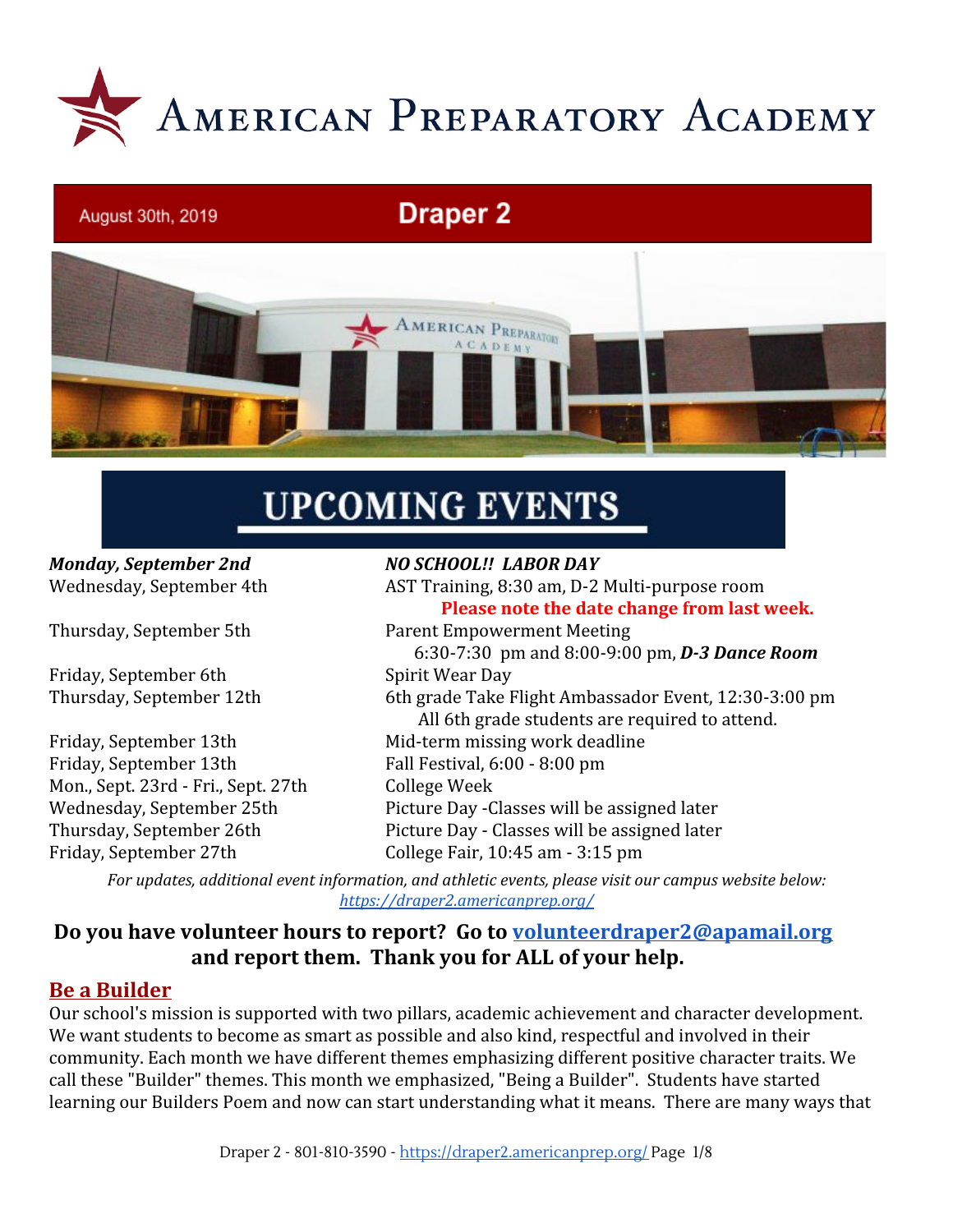

we can build up ourselves, families, school, community, nation and world. Ask your students about what they think being a builder is all about. We hope these discussions will help all of us figure out what we can do "To change the world for the better".

#### **From the Academic Office**

#### **Elementary Academic Update**

Our enrollment has been finalized and K-6 students have begun their reading and math groups. The beginning of each of the groups is a quick review from the previous year, and a reminder to the students of what they need to know before beginning harder concepts. This is a great way to get the students in the rhythm of school work without too much difficulty. If you feel that your student has been placed in the incorrect group, please wait a few weeks for them to begin their new lessons. If you have concerns after that time, please email your student's homeroom teacher with your questions. Data will be reviewed and, if necessary, changes will be made as soon as possible. Thank you for your patience as we get all of the students where they need to be.

#### **From the Administrative Office**

#### **Do you need to talk to an Administrator?**

If you find that you need to talk to one of the Academic Directors or one of our Administrative Directors, please do not just walk in. Each one of us has many differing responsibilities on our plates and we usually do not have extra time at Drop Off or Pick Up time to meet with parents. Below is a list along with email addresses of the Draper 2 Administrators. Any one of us will gladly make an appointment to meet with you. Thank you so much for your help and kind consideration.

Lindsay Campbell - School Director - [lindsay.campbell@apamail.org](mailto:lindsay.campbell@apamail.org) Angie Lawrence - 4th-6th grade Academic Director - [alawrence@apamail.org](mailto:alawrence@apamail.org) Noel Gray - K-3rd grade Academic Director - [ngray@apamail.org](mailto:ngray@apamail.org) Kevin McVicar - Administrative Director - [kmcvicar@apamail.org](mailto:kmcvicar@apamail.org) Emily Peery - Administrative Director - [epeery@apamail.org](mailto:epeery@apamail.org) Cathie Adamson - Administrative Director - [cadamson@apamail.org](mailto:cadamson@apamail.org)

#### **\*Drop-Off**

Due to the volume of traffic on Lone Peak Parkway, we do not allow left turns on Lone Peak Parkway from 7:30-8:00 am. If traveling from the south during these times, please use the light at the car dealerships or Wal-Mart to turn around. DO NOT use the neighborhood or the other businesses on the east side of Lone Peak Parkway. We have received numerous complaints this past week. Traffic is much better the earlier one can arrive at our campus. Adjusting your morning routine to arrive earlier in the drop-off will help you avoid the traffic congestion on Lone Peak Parkway.

#### **\*Pick-Up**

Please come at your designated pick-up time and not one second earlier. To make our pick up process work, requires that everyone arrives at their designated times. Please do not use the neighborhood or Fire Lane to wait. A best practice is to wait at the Wal-Mart parking lot until your designated time and then pull out onto Lone peak Parkway. Predicting traffic is not easy, so to be the safest, please wait until your designated pick-up time before pulling onto Lone Peak Parkway. Thank you for your cooperation.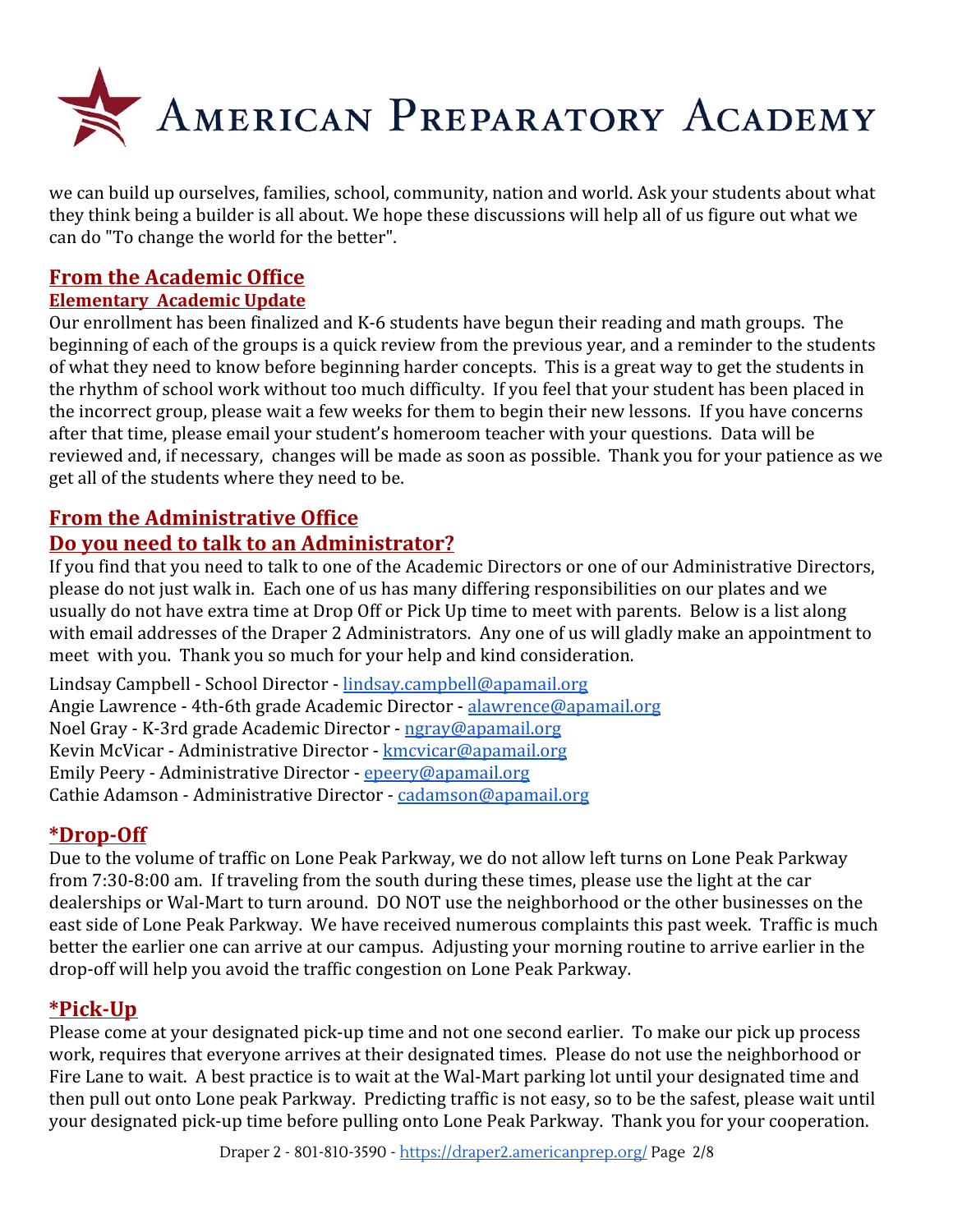

# **From our Family School Organization (FSO)**

Thank you to everyone that participated in our Cafe Zupas Fundraiser. We brought in \$1531.76 and our school will receive a check for \$306.35 to purchase books for our classroom libraries

Fall Festival is on Friday, September 13th from 6-8. If you haven't gotten your wristbands yet, you can purchase them online at the link below or an envelope will come home next Friday with your children for you to send in cash or checks. We will also be sending out volunteer opportunities in the near future.

Right now we have 16 teachers who have had an awesome parent sign up to be their AST. If your teacher is still looking for an AST (Academic Support Team), please consider signing up. AST's are a crucial part of the volunteer system at APA. We are all grateful to the parents willing to help in this capacity.

<https://draper2.americanprep.org/wp-content/uploads/sites/3/2019/08/APA-.pdf> Have questions? We'd love to hear from you! [Draper2FSO@apamail.org o](mailto:Draper2FSO@apamail.org)r [nharman@apamail.org](mailto:nharman@apamail.org)

#### **Professional Qualifications:**

Our parent surveys consistently express confidence and overwhelming satisfaction with our teachers at American Prep. Parents are welcome at any time to request information regarding the professional qualifications of the student's classroom teachers including: 1) whether the teacher has met State qualification and licensing criteria for the grade levels and subject areas in which the teacher provides instruction or whether the teacher is teaching under emergency or other provisional status through which State qualification or licensing criteria have been waived; 2) the baccalaureate degree major of the teacher and any other graduate certification or degree held by the teacher, and the field of discipline of the certification or degree; and 3) whether the child is provided services by paraprofessionals and, if so, their qualifications.

# **District Parent and Family Engagement Policy**

At the conclusion of each school year, end-of-year assessment data is reported and organized into a Comprehensive Needs Assessment (CNA). The CNA includes demographic, attendance, and assessment data. Also included in the CNA are the results of the annual Parent Survey. This Survey evaluates, among other things, the satisfaction of parents with the quality of the academic program and their opportunities to participate in the schools.

American Preparatory administrators annually invite select staff and parents from each school to participate in a District/School Planning Meeting. This Committee reviews the Comprehensive Needs Assessment and analyzes areas for potential improvement. District/School Plans are developed with goals, action steps, and budget relationships. District and School Parent and Family Engagement Policies are evaluated for effectiveness. School, Parent, and Student Compacts are also examined by this Committee for recommended changes.

# **School Parent and Family Engagement Policy**

School Parent Involvement Policies are located within the Parent-Student Handbooks. These Handbooks are distributed annually to parents and are also accessible on the American Prep website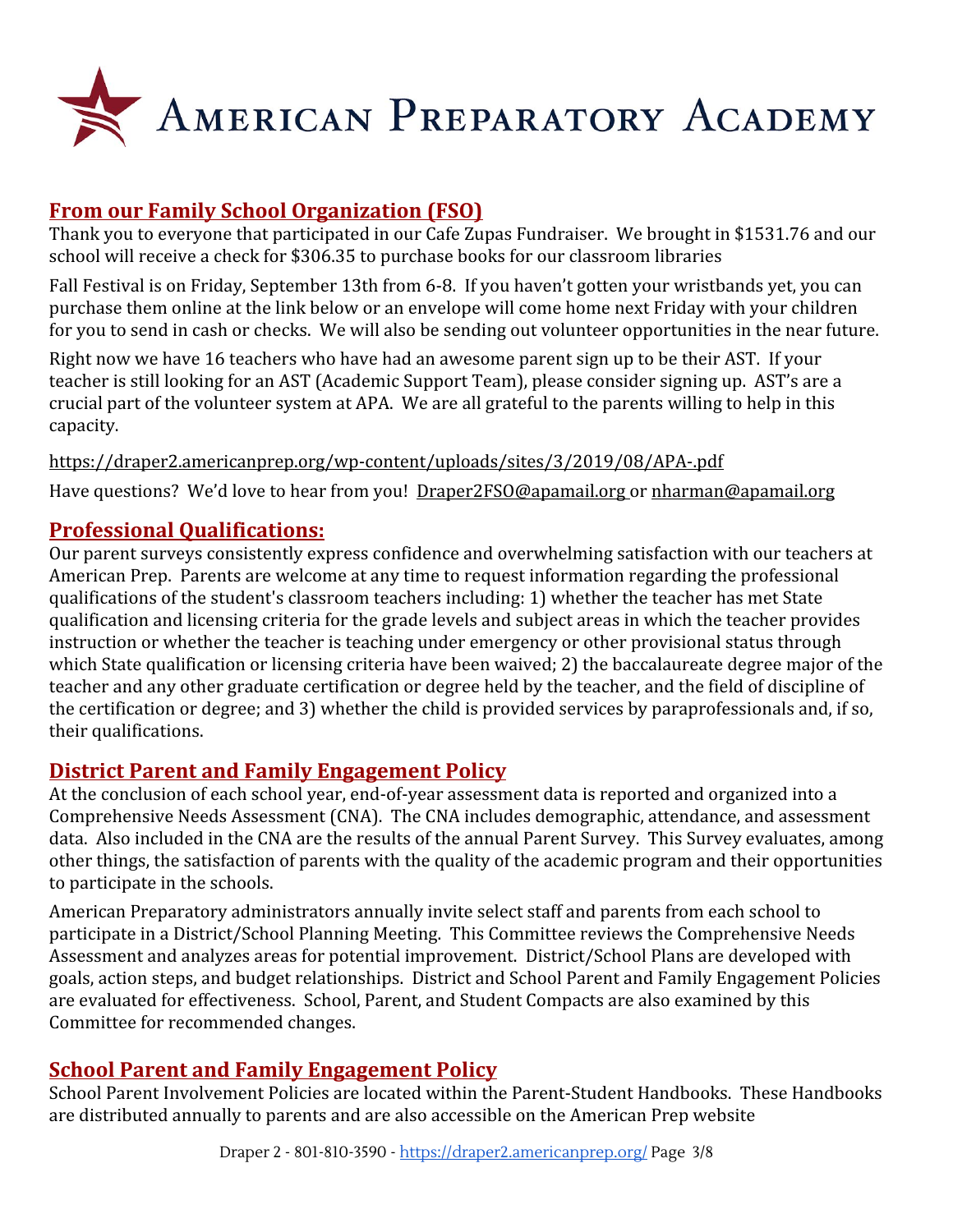

<https://www.americanprep.org/parent-student-handbooks/>. West Valley Handbooks are provided in both English and Spanish.

#### **School Land Trust**

"The School LAND Trust program brings tens of millions of dollars annually to academic programs in public schools across Utah. Each public school in Utah elects a school community council consisting of parents, teachers, and the principal. Charter Schools have Trust Lands Councils… Each council carefully reviews student assessments and progress to decide which academic areas they want to focus on. Plans are developed to improve student academic performance in the identified academic areas with the annual School LAND Trust funds. The plans are approved by the council, submitted on this website, and approved by the local school board or chartering entity." www.schoollandtrust.org. Our Draper 2 campus will receive \$151,511.00 in Land Trust funds this school year. Your Land Trust Committee Members for the 2019-20 SY are: Huh Hubert, Shari Harris, Elizabeth Papenfuss, Zoie Farmer, Tammy Shumway, Monica Walter, Verdun Hartin, Alisha Staggs (newly elected), Santhosh Alahari (newly elected), Angie Lawrence (newly elected)– Elementary Director, and Kevin McVicar– Administrative Director. Our next Draper 2 Land Trust Committee Member Meeting will be held at the school building on September 10th, 2019, at 2:00 PM. Parents and the public are welcome to attend. Our second meeting will be held March 3, 2020, at 2:00 PM. Our final Land Trust Committee/Stakeholder meeting will be held over the summer, after State Testing results are received. See our website https://draper2.americanprep.org for reports and other information.

# **School Lunch**

We hope you and your students are enjoying our school lunch program!

This is a reminder to order meals for next month (Tuesday, September 3) <https://apalunch.h1.hotlunchonline.net/>

All orders must be placed 48 hours in advance - if you want your student to have lunch on Tuesday, September 3, 2019 please order by this Saturday before 11:59 p.m.

If you need help ordering lunch, our school lunch workers are available at each campus from the hours of 8am to 1pm. You can also email [lunch@apamail.org](mailto:lunch@apamail.org) for assistance.

As a reminder, we do have a school lunch program that allows you to order a lunch for your student. All lunches are prepared by an outside vendor and delivered and served cold. Lunches must be pre-ordered at least 48 hours in advance.

You may order lunch, apply for free or reduced price lunch, and find all nutritional information here: <https://www.americanprep.org/school-lunch-program/>

If students arrive without a lunch, we will have them call home. If we are not able to reach you, we will serve them an emergency lunch and you are responsible to make the payment (\$3.00 grades K-5, \$3.30 grade 6). If your student has eating restrictions and you would not want us to serve them an emergency lunch, please contact [ekim@apamail.org](mailto:ekim@apamail.org) or [lmarcotte@apamail.org.](mailto:lmarcotte@apamail.org)

If you have questions or concerns, please email [lunch@apamail.org](mailto:lunch@apamail.org) or see Mrs. Kim or Mrs. Marcotte in the Multipurpose room kitchen from 8:00 am to 2:00 pm.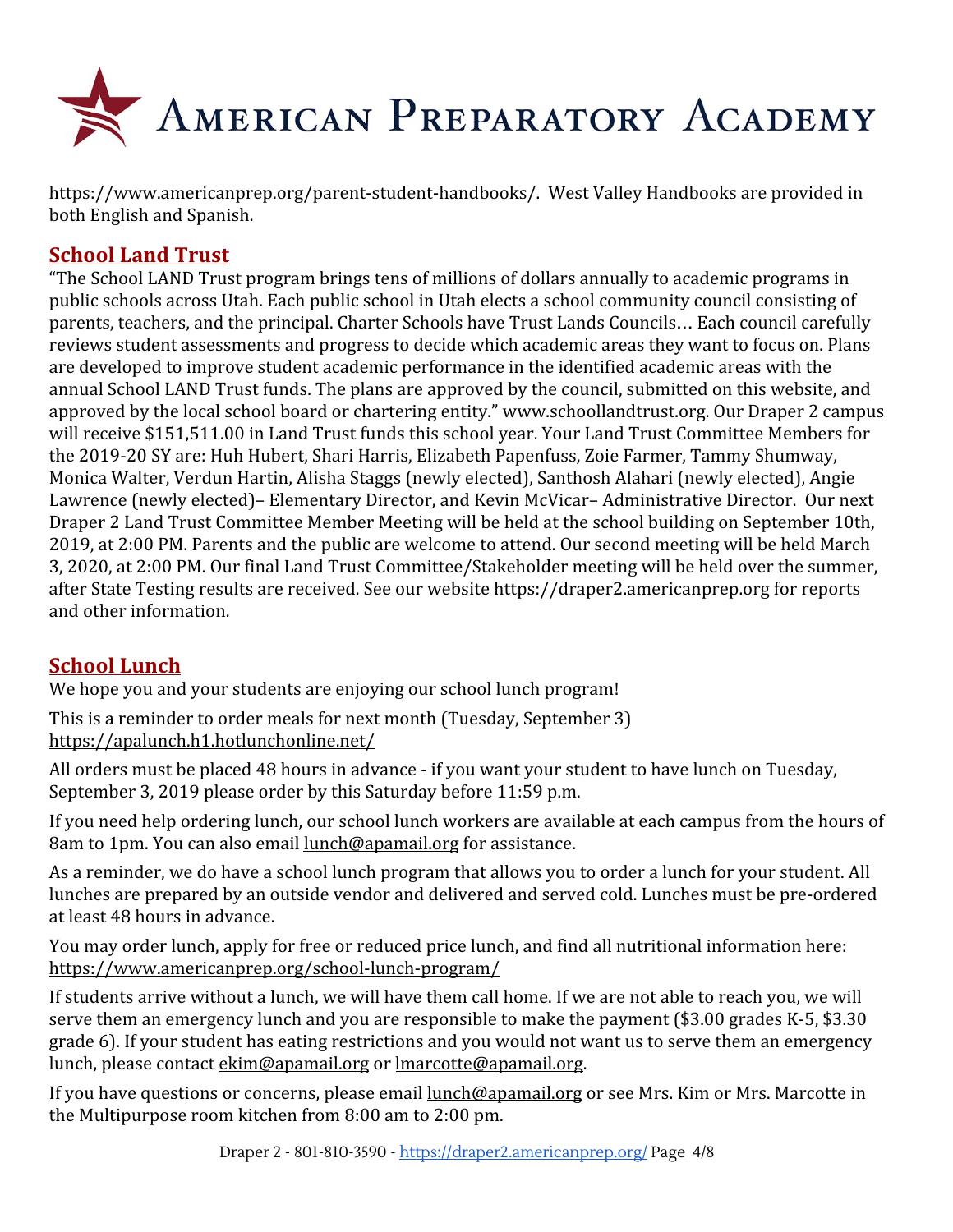

Please **DO NOT** send any lunch items with **RED** dye in them with your students. Red dye stains the carpets.

# **Character Development Corner**

by Mandy Brown

Welcome back! We are so excited for the year ahead. Here are **4 items** to be aware of:

1. This month's Chew Time Video featured the Character Development Elementary Team teaching our students about how we can build our lives "one brick at a time", similar to a builder constructing a brick home. Laying a strong foundation is the first key step in a good building. We too can lay "bricks" in our lives by practicing virtues daily like honesty, enthusiasm, kindness, etc. Next week we'll talk about the first brick we can put into our foundations....stay tuned!

2. WE DESPERATELY NEED VOLUNTEERS for our amazing **COLLEGE FAIR** on **September 27th**! If you can come, it would be *fantastic*. (Or ask a grandparent, aunt/uncle, best friend, etc. to come share!) Last year we had a doctor, a lawyer, engineers, a pharmacist, a marketing consultant, and SO MANY MORE! Our kids LOVED learning about careers and colleges! Sign up here:

<https://www.signupgenius.com/go/10c0444afae29abfc1-college3>

Contact me with any questions. Mandy Brown **mandy.brown@apamail.org** .

**3. Sixth Grade parents....** September 12th is our first Character Development event for the year. It goes from 12:30 until 3:00. If you want to volunteer, here is the link:

<https://www.signupgenius.com/go/10C0444AFAE29ABFC1-take>

4.**Fifth Grade parents**.... We had a FANTASTIC cruise aboard the jolly A.P.A. FriendSHIP! Ask your students about how to be a good party guest, how to meet and greet someone new, why they should write a thank you note, how to use their laps as a "table" at a party, and how to ask INTELLIGENT questions!

**THANK YOU** to our volunteers! We couldn't do it without you! *Brittney Baugh, Lenka Becz, Elisha Beagley, Michelle Goudge, Sarah Huckstep, Brenda Kearl, Chantel Miner, Musharrat Sheikh, and Monica Walter.*

# **After School Activities**

We are still working on finalizing our after-school activity schedule. This is the current schedule of activities:

**Monday-**Chess/Math Club alternating every week, Grades 1-6 Beginning Robotics, Grades K-3 **Tuesday-**Lego Club-Grades K-6 Debate Club-Grades 5-6 **Wednesday-**Art Class-Grades 1-6 Robotics Advanced, Grades 3-6 **Thursday-** Robotics Beginning, Grades 2-4

Draper 2 - 801-810-3590 - <https://draper2.americanprep.org/> Page 5/8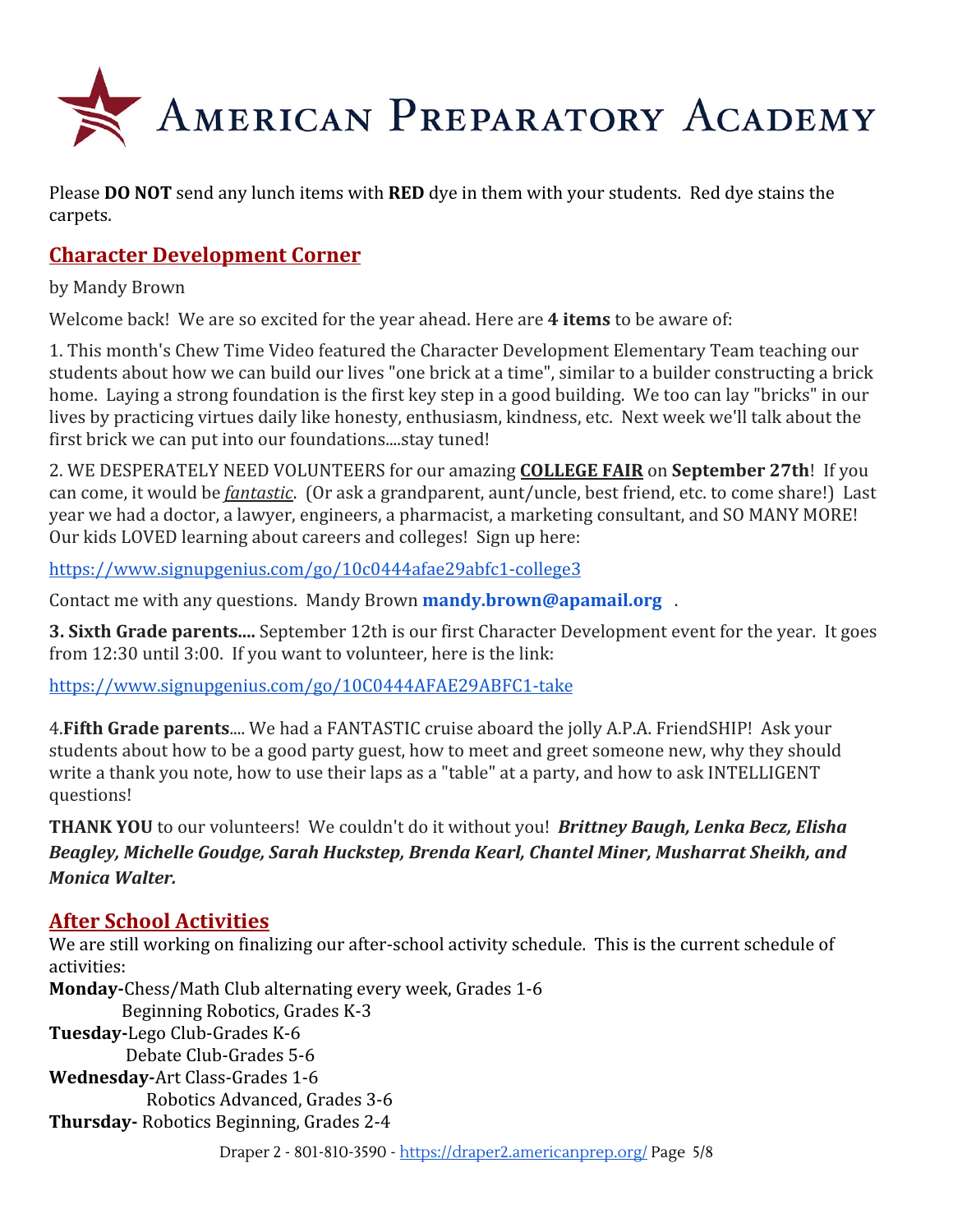

Drama Club-Grades 3-6

Please fill out the Google Form to indicate your interest in the above listed clubs and to volunteer. [https://docs.google.com/forms/d/e/1FAIpQLScpU\\_eO6gkYROC8QgGASAU5NF-hOcgFI\\_lchz6nvSljuNw](https://docs.google.com/forms/d/e/1FAIpQLScpU_eO6gkYROC8QgGASAU5NF-hOcgFI_lchz6nvSljuNw-ow/viewform?usp=sf_link)[ow/viewform?usp=sf\\_link](https://docs.google.com/forms/d/e/1FAIpQLScpU_eO6gkYROC8QgGASAU5NF-hOcgFI_lchz6nvSljuNw-ow/viewform?usp=sf_link)

# **Extra Curricular Events!!**

# **\*Cross Country**

6th grade runners are invited to join the junior high cross country team. Practices take place after school every day that we do not have a meet. On Mondays, Wednesdays and Thursdays practices will be held immediately after school at Wheadon Farms Park in Draper. Parents will need to drop off students there and may pick up between 4:30 and 4:45 Mondays (3:30 and 3:45 Wednesdays and Thursdays). Tuesday and Friday practices will take place at Draper 3 and finish between 4 and 4:15. Races are 2 miles long. Cost is \$30 paid to Mrs. Hammond at the junior high office of Draper 3. Contact Coach Stewart jstewart@apamail.org with any questions.

# **\*Drama Club**

Meeting on Thursdays, the Drama Club is for students that are interested in acting and drama performance. Please see the attached flyer for details.

[https://draper2.americanprep.org/wp-content/uploads/sites/3/2019/08/Want-to-](https://draper2.americanprep.org/wp-content/uploads/sites/3/2019/08/Want-to-ACT_-1.pdf)[ACT\\_-1.pdf](https://draper2.americanprep.org/wp-content/uploads/sites/3/2019/08/Want-to-ACT_-1.pdf)

# **Spirit Wear**

On the first Friday of every month and other selected days during the year, students and staff can show their American Prep Spirit by wearing any of our logo items. Students must have the regular Friday uniform on the bottom and can wear their Spirit Wear on the top. Spirit Wear can be logo items from any of our previous events or can be purchased in our Spirit Store and from our front office (some items and sizes might not be available)

<https://www.americanprep.org/product-category/spirit-wear/>

# **Draper Philharmonic & Choral Society**

Our school is proud to be part of the Draper community and The Draper Philharmonic and Choral Society uses our building to practice every week. They are excited to offer some opportunities for our students to gain experience and participate with their group. Please check out the following information that is posted on our web-site.

[https://draper2.americanprep.org/wp-content/uploads/sites/3/2019/08/per-Philharmonic-and-Chora](https://draper2.americanprep.org/wp-content/uploads/sites/3/2019/08/per-Philharmonic-and-Choral-Society.pdf) [l-Society.pd](https://draper2.americanprep.org/wp-content/uploads/sites/3/2019/08/per-Philharmonic-and-Choral-Society.pdf)

# **American Preparatory Education Foundation**

Michelle Goudge, Executive Director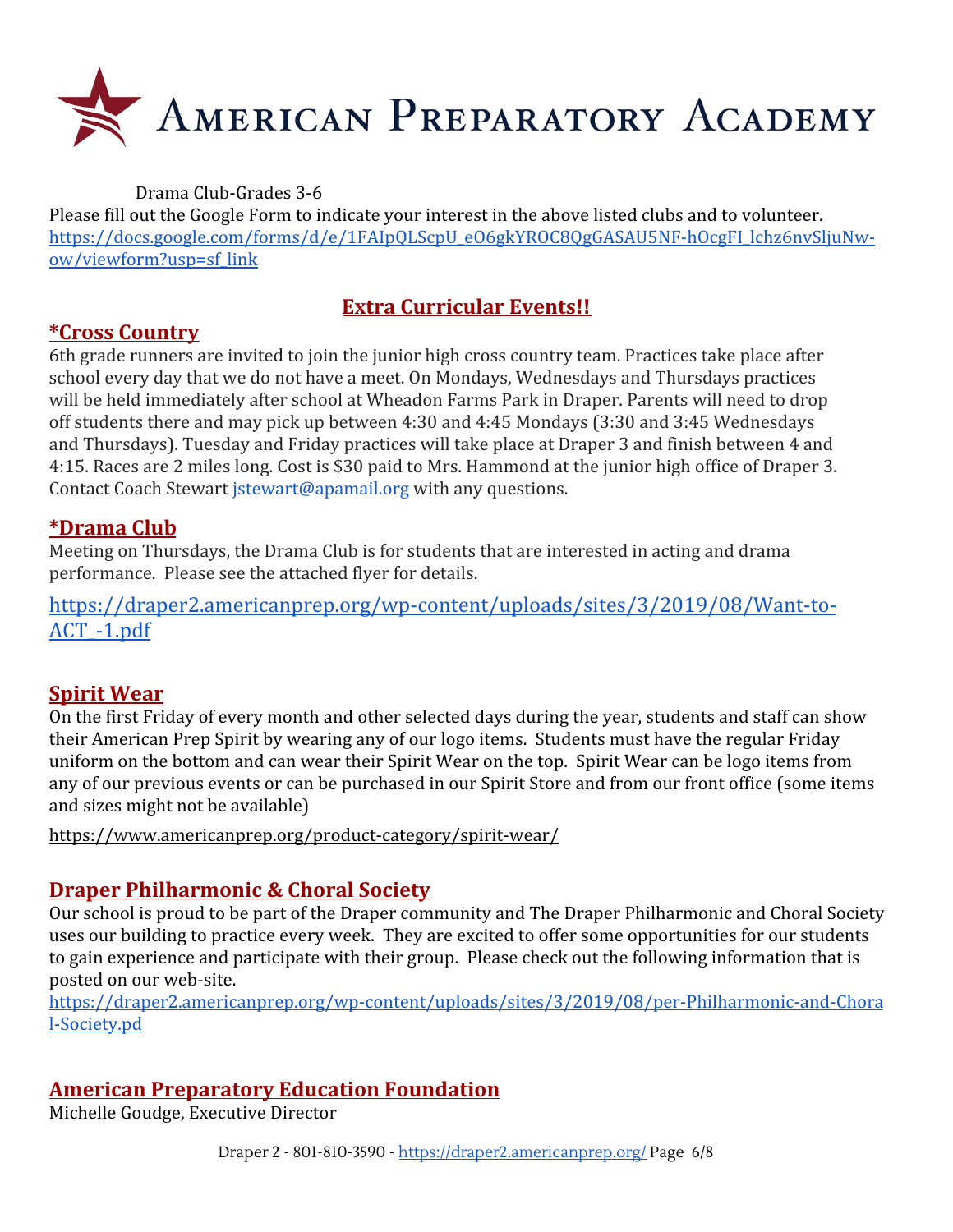

#### e: [mgoudge@americanprepfoundation.org |](mailto:mgoudge@americanprepfoundation.org) p: 801.661.1928

Thank you to those of you who attended our Holiday Boutique committee meeting this week. If you are interested in joining the committee, please let me know. We need many more volunteers who can help with advertising, vendor solicitation, decorations, activities, and more.

Priority registration is now open for APA parents who would like to sign up to be vendors for the boutique. The application is attached to this newsletter. Priority registration is available through Thursday, September 12 and will open to the general public on Friday, September 13. Please join our Facebook group at https:[//www.facebook.com/groups/apaboutiquevendors/](http://www.facebook.com/groups/apaboutiquevendors/) if you are an interested vendor.

We have added space for APA students to have booths this year as well. If you have a student entrepreneur who is interested, please let me know. The cost for a student booth is \$10.

If you have fundraising ideas, please feel free to reach out to me. I would love to hear your ideas!

# **Special Seminar-Jordan Family Education Center**

*Youth Protection: A seminar for parents addressing bullying, internet safety, child sexual abuse, substance use and abuse, and suicide prevention*

Attend from 7-9pm on either date: Tuesday, Oct. 29th, 2019 Wednesday, Nov. 13th, 2019

CALL 801-565-7442 to register

APA parents have been invited by the Jordan School District to attend classes and participate in support services, including the seminar mentioned above, offered by the Jordan Family Education Center. These services are provided by the District's school psychologists, counselors and school psychology interns. Click on the links below to find interesting classes and support groups covering a variety of topics like parenting skills, dealing with adolescence, attention deficit, anger, anxiety, autism, blended families and many more. For information about classes and counseling, call 801-565-7442. These services are available to families at no cost as a service of the District.

[https://jordandistrict.org/wp-content/uploads/054\\_A-0316.pdf](https://jordandistrict.org/wp-content/uploads/054_A-0316.pdf) [https://jordandistrict.org/wp-content/uploads/054\\_A-0473.pdf](https://jordandistrict.org/wp-content/uploads/054_A-0473.pdf)

#### **NEW Communication Tool**

1) **Studentstories@apamail.org - Parents!** Do you have a great story to tell about your student? Did they help their community, participate in a special event, or win an award? We would love to hear about your child. Our goal is to inspire others through your student's personal experience.

Please send the following information to studentstories@apamail.org. Please include:

- Student name
- Campus location